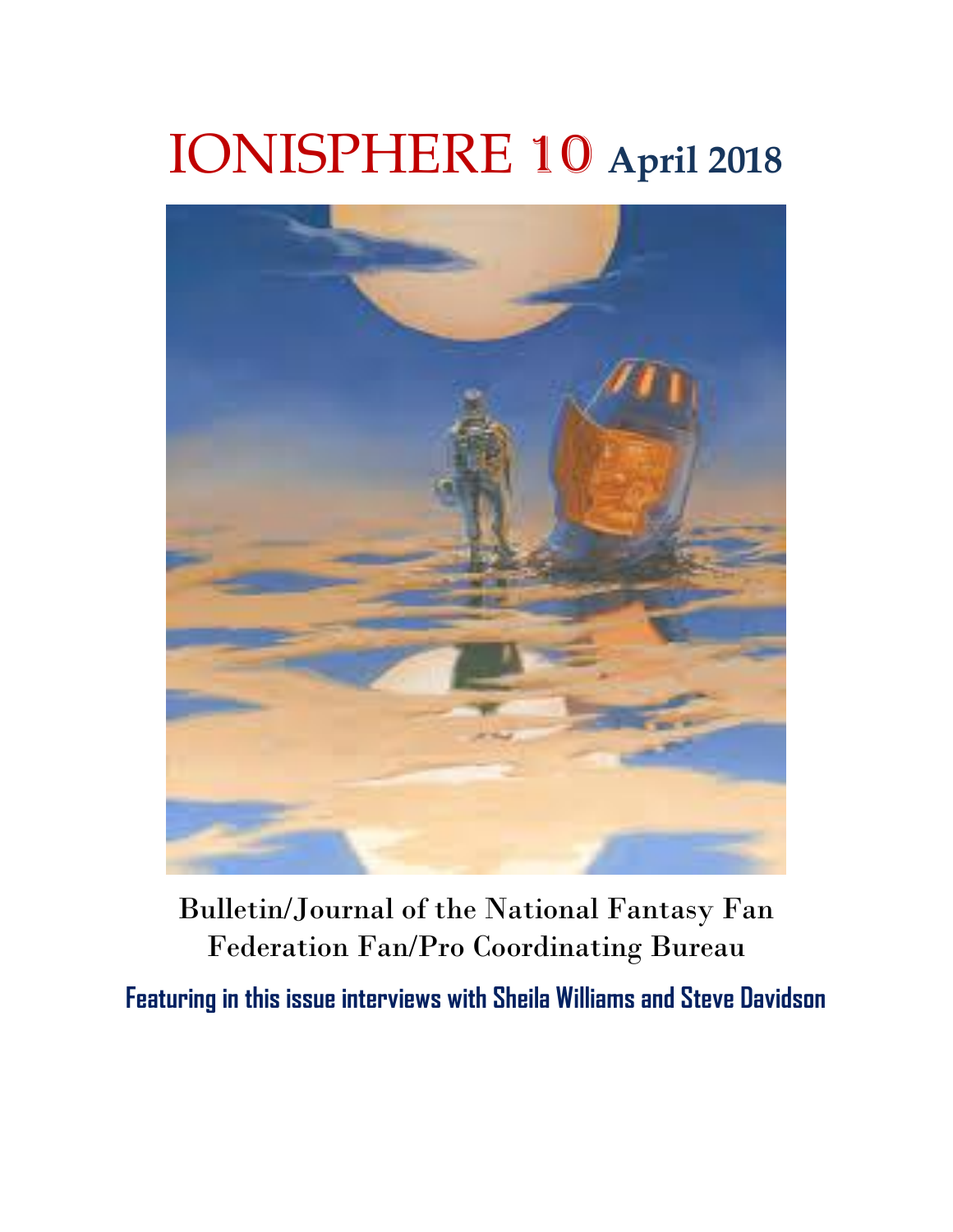**This zine is produced and directed by John Thiel, 30 N. 19th Street, Lafayette, Indiana 47904. E-mail at [kinethiel@comcast.net](mailto:kinethiel@comcast.net) , also the address for LoCs.**

Cover by James Stephen Brown, Art in Embassies

### BUREAU MEMBERS

## **Bureau Head: John Thiel**

## **Pro Contact: Jefferson Swycaffer [abontides@gmail.com](mailto:abontides@gmail.com)**

### **Fan Contact: Jon Swartz [jon\\_swartz@hotmail.com](mailto:jon_swartz@hotmail.com)**

## **News and Information: Jeffrey Redmond [redmondjeff@hotmail.com](mailto:redmondjeff@hotmail.com)**

### **Ground Adjutant: John Polselli 2801 Mayfair Avenue, Henderson, Nevada 89074**

## 簈

Some people are wondering why I list what we are featuring on the cover, since this is not a zine appearing on newsstands or magazine racks. The answer is that the cover is displayed on efanzines and continues to be displayed on the NFFF annals at efanzines. Not selling them but looking for reader attention are we.

Ionisphere is issued on a bimonthly basis and is sent to every NFFF member with an online address, and would be sent to the rest of the Neffers if we could afford that many paper copies and their mailing.

Ionisphere's policy is to maintain and promote activity between fans and pros with the objective of promoting the spread and progress of science fiction and fantasy writing and to contribute to its literary respectability.



Information highways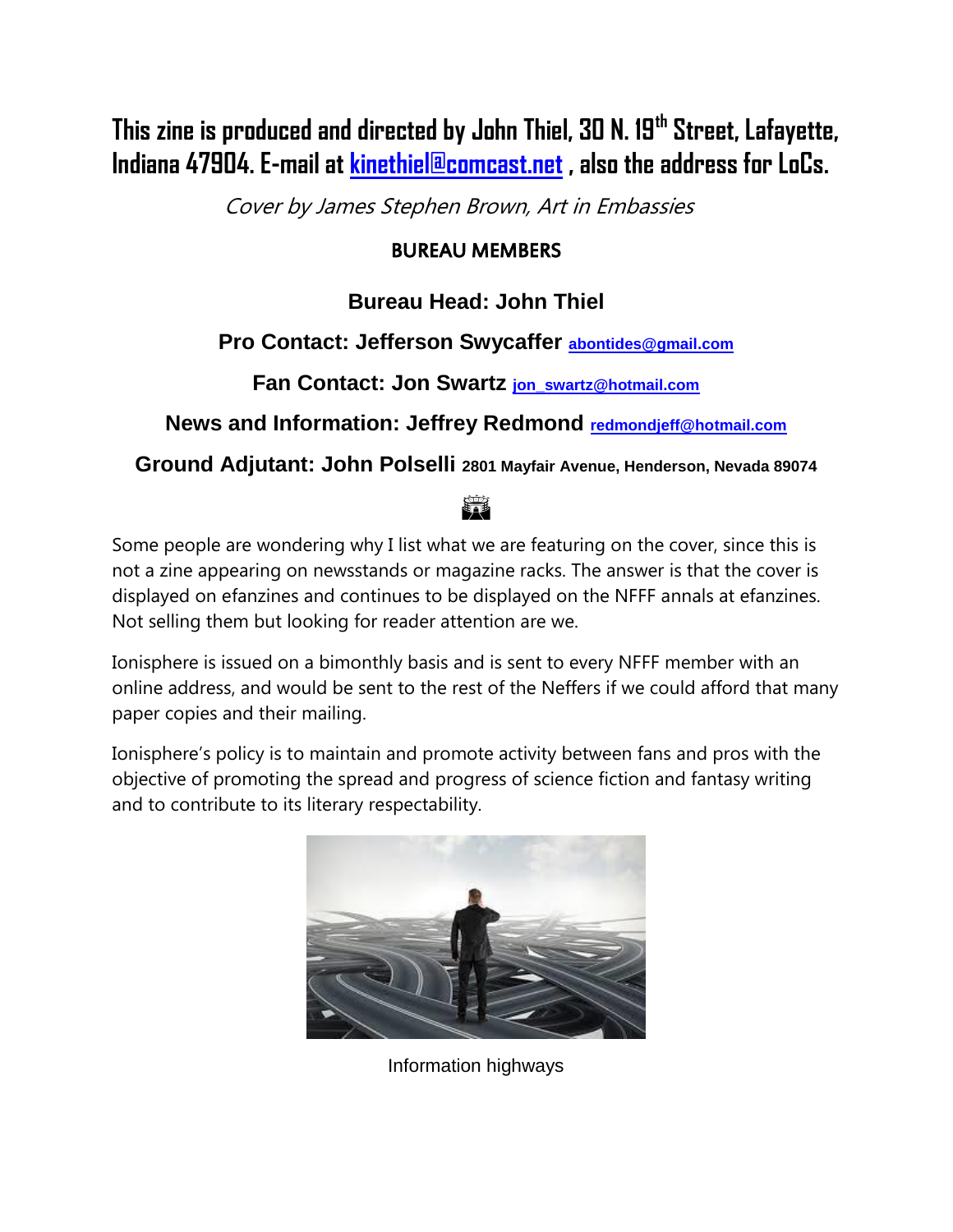EDITORIAL Long Roads Ahead, Fit To Travel On



 Ten issues, over a year and a half since Ionisphere was brought back into existence from its former existence in the 1980s, back in the last century. The NFFF was suffering a lot of losses, and was commencing to build itself up again with President George Phillies calling out for N3F increase. One of the expansions was the revival of the Fan-Pro Coordinating Activity ordained by back then President Irvin Koch. Now a bureau, we have been making great efforts to increase NFFF activity and fannish activity in general and to involve the NFFF with the rest of fandom, *via* the recruitment bureau and news and publicity.

 Fandom has gotten too discursive, and Science Fiction has spread into other mediums, losing its focus. This growth out into the world in general is a good thing, but the essential grounding has been forgotten and we are striving to re-focalize science fiction on its central area and re-establish its autonomy, while continuing to benefit from that expansion. The NFFF has a centralizing effect and we will be doing well to promote that effect and re-establish a centrality in which the NFFF is involved. We have already started attracting a lot of notice and attention, with considerable help from Jeffrey Redmond.

 To do the rebuilding we will have to delve into NFFF history, and another new bureau has been established to do historical research, among other things, which is a bureau devoted to education into fandom and science fiction. With that bureau productive, members will be getting what they paid for with their dues, if there are any complaints that they have not already been getting that. The new bureau has already written a new introduction to the N3F for new members, and George Phillies has extricated filed material from a previous era of the NFFF which served that purpose and sent it to the bureau.

 Someone in the Society for the Preservation of Fannish Fandom at Facebook posted a question about how active people were. I was able to cite a lot of NFFF and Facebook work. It was good to see someone wondering about activity, and I hope people will continue being interested in being active and the opportunities for activity.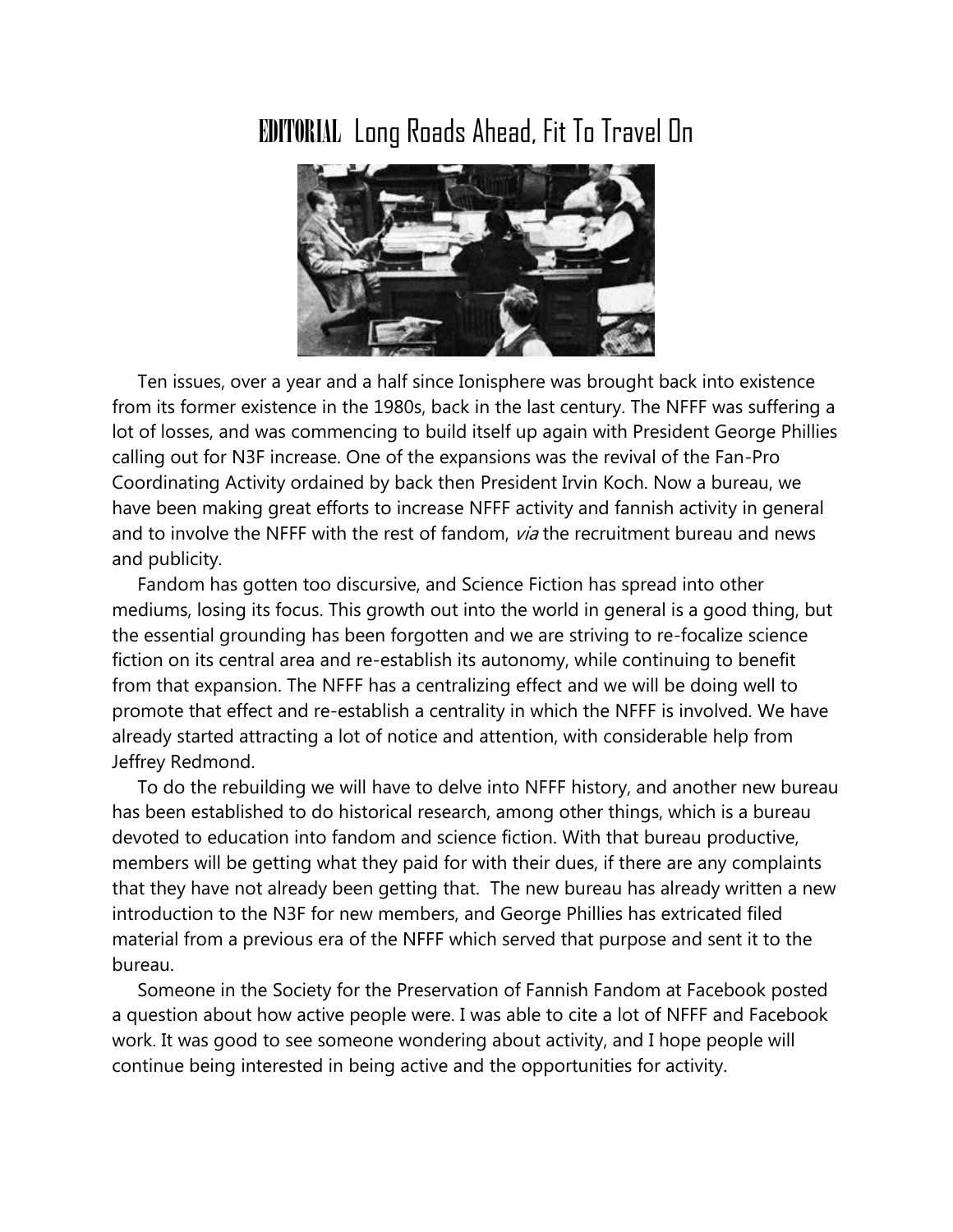## INTO THE PAST **a retrospective on IONISPHERE and the Fan/Pro Activity**

I've been reviewing the past of Ionisphere from when it existed in the 1980s, during which time it was also dropped, with the Fan-Pro Activity not surviving for long after it. You can find my reviews of the first issues in the NFFF archives on efanzines if you were not here to read it. I now proceed to issue #9, November 1980, which features a cover of a night scene apparently showing the Washington Monument and the bright-lit streets of the DC area. There is fiction in the issue by Herbert Jerry Baker and myself, poetry by Steve Sneyd and John Singleton, and an article on religion in science fiction by John Boardman. Quoting from the editorial, "If you look closely at the title on this issue of Ionisphere, you will see something resembling scotch tape holding the lettering on, visible through the print job. Scotch tape is what it is. You might ask why I do not use paste. First, glue and paste in this city do not hold; the second is the reason I do not use ingenuity, as was Galloway Gallagher's, in making up for this deficiency. It is that I want you to have a good look at that scotch tape. I wanted to do some kind of a longer, better job of it. I guess now it looks like former Pres. Nixon or someone designed it. Like he's got time for anything like that." Listed staffers are Vernon Clarke, Anita Cole and Mark Hall. The book reviews are of TWO GRAY GIRLS, GREEN EGGS AND HAM, THE WATER BABIES, THE WORLD OF LONG AGO, THE SEA WITCH, MARY POPPINS, PETER PAN, THE LION THE WITCH AND THE WARDROBE, and A WRINKLE IN TIME. Fanzines reviewed are Shadow Fapa (Harry Andruschak), What the Doormouse Said (Marc Ortlieb), Damballa (Chuck Hansen), Phandumb (Flint Mitchell), Thrust, Intersect (Lisa Wahl), Phosphene (Gil Gaier), and Riverside Quarterly (Leland Sapiro). Letters are from Joseph Napolitano, Edward Ludwig, and Jean Lorrah. Not much business was done in the issue.

 Issue #10, February 1981, has a goddess rising from an unknown sea cover, an engraving with high artistic qualities but of dubious origins. The total distribution of Io is listed: Forrest J. Ackerman, K. Martin Carlson, Gertrude M. Carr, Walt Coslet, Pete Graham, Art Hayes, Dave Kyle, Janie Lamb, Sam Moscowitz, Ray Nelson, Fredrick Pohl, Rick Sneary, Bob Tucker, Mary Elizabeth Councilman, Harry Warner, George Wells, Stan Woolston, Jean Bogert, Howard Devore, Bruce Pelz, Eric Lindsay, Bill Bridget, Don Franson, Irvin Koch, Raleigh Multog, Martha Beck, William Bissey, Jack Williamson, Phillip Jose Farmer, Dave Bratman, Rick Brooks, Joanne Burger, Katherine Emblom, Joyce Fickies, Joanne Forman, Gil Gaier, Joanne B. Hanny, Fred Jacobcic, Beth Slick, Bobbie Marie Smith, Robert O. Welling, Martin Morse Wooster, Brigitta Henry, Sharon Shoemaker, Judith Gaither, and Mark Hall. I imagined in compiling this list having it be seen by future fandom. Now it is being, but this is unlike anything I imagined the future to be like; for one thing, I imagined it without the internet. The list were solid receivers; additional issues went to a revolving group of readers culled from the roster.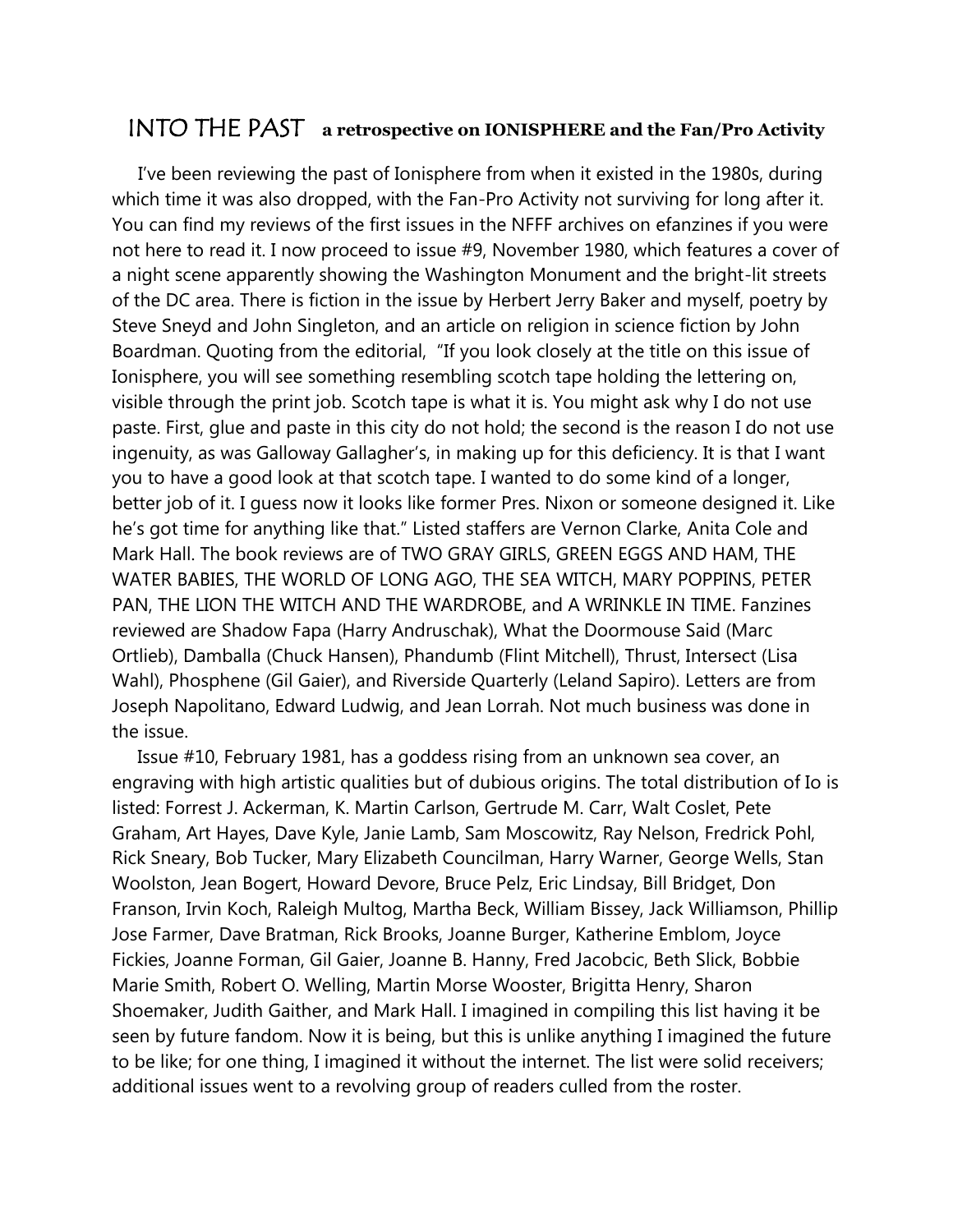Also in the issue is the Credo of the SS Voyager Society of Purdue University. The fanzine reviews show various club publications that there are, and other fannish organizations.

 Issue #11: Harlequin mask dancer on the cover. There's a reprint of an interview with Arthur C. Clarke done in Sri Lanka and published in a British news sheet, forwarded to me by Alan Dodd. Joanne Forman did an article on "The Need to Worship" responding to John Boardman's article. The rest of it is reviews, and interesting engraved fantasy art.

 Issue #12: Steampunk cover. Art Hayes writes an article on "How the Photo Department is Doing". An interview with Carlos Rangel is reprinted from the OAS magazine Americas. There's news on conventions and the teaching of science fiction. There's fiction in the issue and a Northeastcon report by Gregg Trendein.

 Issue #13: Cover by Hieronymus Bosch. A photo-illustrated report on the Indianapolis Writers' Conference, followed by a report on a meeting of the Circle of Janus, also in Naptown. Letters from Steve Sneyd, Roger Waddington, Joe Napolitano, Jeff Wilcox, and Stan Woolston. These letters were of course important to the Fan Pro department, being fan activity and interchange. Art by Juanita Coulson on the back cover. A lot that was in this issue concerned fannish warfare.

 Issue #14, February 1982: The cover art was by Roger Waddington. There's an article on Gus Grissom Hall at Purdue University, accompanied by photographs. Also there is a report of a meeting in Terre Haute where Kurt Vonnegut was speaking, accompanied by photographs of Vonnegut and the crowds, which was followed by an interview with Vonnegut. There's some photos of a pyramidial structure being built on Purdue's campus. It's gotten old by now. Most of it is underground, but there's still a feeling around the campus that it's still there.

 Issue #15: I had a photograph of a man at the Vonnegut meeting who looked like a man who had been at the Writers' Conference, also photographed, pointing out that I was trying to find where fans came and went. The editorial matter in the issue was about some sf and fantasy books and magazines of the past, naming stories like "Earth Alert!" that had been in them. There's photos of Hieronymus machines. I was trying to get Io as much like a typical fanzine as I could. A photographic article shows the SS Voyager Society of Purdue, including a fellow who looked remarkably like Bob Dylan. There were also photos of the Purdue Medieval Society, and a Chambanacon report written by several Voyagers who went to it. I kind of wonder where these people went thereafter, I haven't seen them in fandom since. John Van Natta wrote of early science experimentation at Purdue including rat lab. A reviewer goes over Vonnegut's books.

 The cover of the issue was a photo of a pyramid in Yucatan taken by my father when we went down there on an expedition to look at ruins. I used it on an issue of Surprising also.

That's enough of Io's past for this issue, but I'll complete the look at them next issue.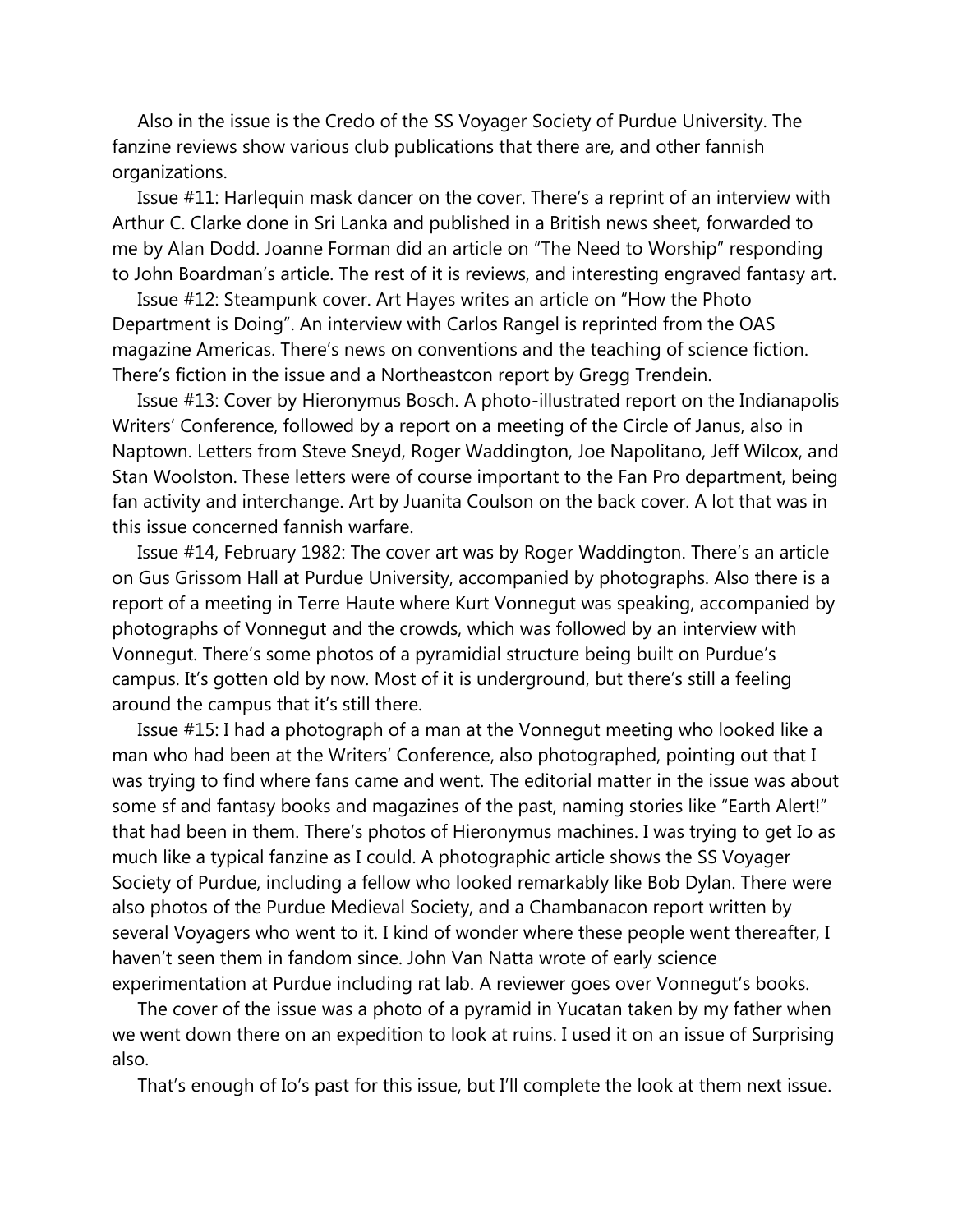## Editor interview



## **Photo by Che Ryback**

Sheila Williams has been the editor of Asimov's for over ten years. In that time she has had a remarkable effect on the magazine. Her close-to-home introductions to stories give the readers a real picture of the authors and some insight into their circumstances. Her editorials give a close look at the science fiction scene and the feelings involved in writing and selling science fiction. Asimov's tends to keep readers in touch with writers and their doings and points out where they may be found on the web. We have been wondering what she thinks about the way things are going on generally at the present time. Here she answers us in an interview.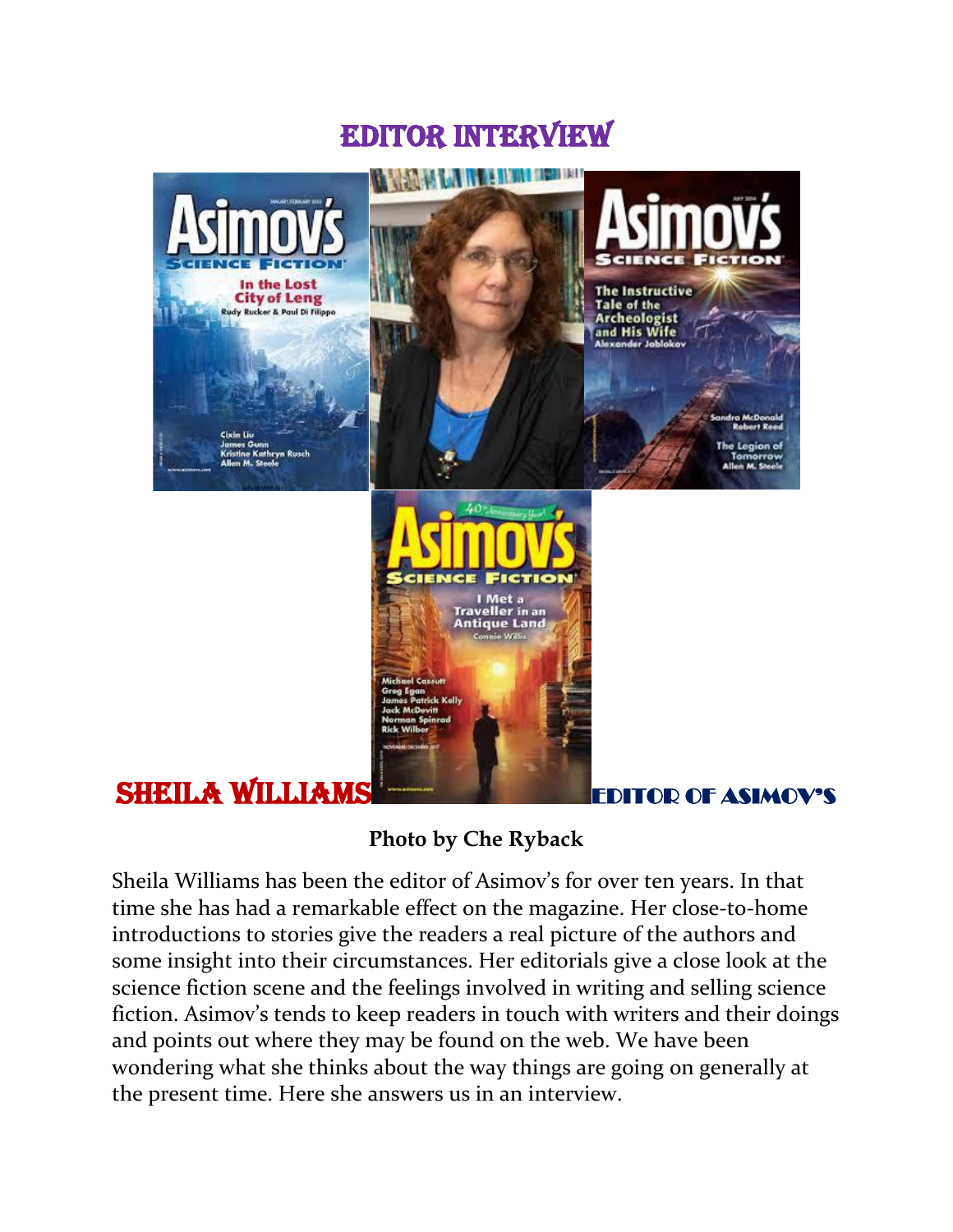IO: Asimov's Science Fiction has a reader and writer-friendly attitude, what with all the personal details given in introductions and the internet columns. I am wondering what you think of science-fiction fandom—does it have an importance of its own as distinct from the general readership? Do you think fandom is contributory to the development of science fiction?

SW: It's hard for me to make a distinction. People who write to us at the magazine tend to write to us as individuals. They don't mention whether they belong to fandom. That is, if someone is writing in about a story, they do so from their own perspective. I love going to conventions and SF societies and clubs and meeting with people who are very active in the field and who read our magazine. The conventions couldn't exist without fandom, and the magazines definitely benefit from having a base of readers who love and are committed to reading SF and who enjoy talking about it. I can't tell if readers/fans contribute to the development of the fiction—writers would have a better idea of that—but fans definitely contribute and make possible the communal space of the convention or meeting. I think this sort of information sharing is bound to impact readers, writers, and editors in myriad, if hard to pinpoint, ways.

IO: I noticed one try at a letter column and in fact had a letter in the magazine at that time. I wonder why the letter column was discontinued after so brief a time. Would maintaining a letter column not be beneficial to the magazine? SW: Unfortunately, we just don't receive enough letters to justify a letters column.

IO: Why do you think fans are not writing to Asimov's? They did have an invitation to do so at the time you were trying to print letters.

SW: It's hard to say, but I think it's partly due to the rise of social media. A few years ago, a fan of the magazine put together an Asimov's Science Fiction Group. We now have over three thousand members. Members drop by with comments all the time. We recently started an official Facebook Page at Asimov's Science Fiction Magazine and look forward to communicating with our readers there as well.

IO: If you were receiving a lot of letters regarding the magazine regularly would you be considering a letter column again?

SW: It's hard to imagine that the volume of letters would pick up enough to justify the resumption of a dedicated letters column in the magazine. On the other hand, we are delighted to hear from our readers on Facebook and other forms of social media. Many of our readers communicate with each other on social media, too. This is an immediate and exciting way to get feedback from readers.

IO: Also, would you give any consideration to a column about fandom? SW: I once approached a well-known fan and suggested a one-time guest column about fandom. I was told that fandom was so broad that their own essay would almost inevitably unintentionally do disservice to one branch or another. There isn't space in the magazine for a regular column on the subject—readers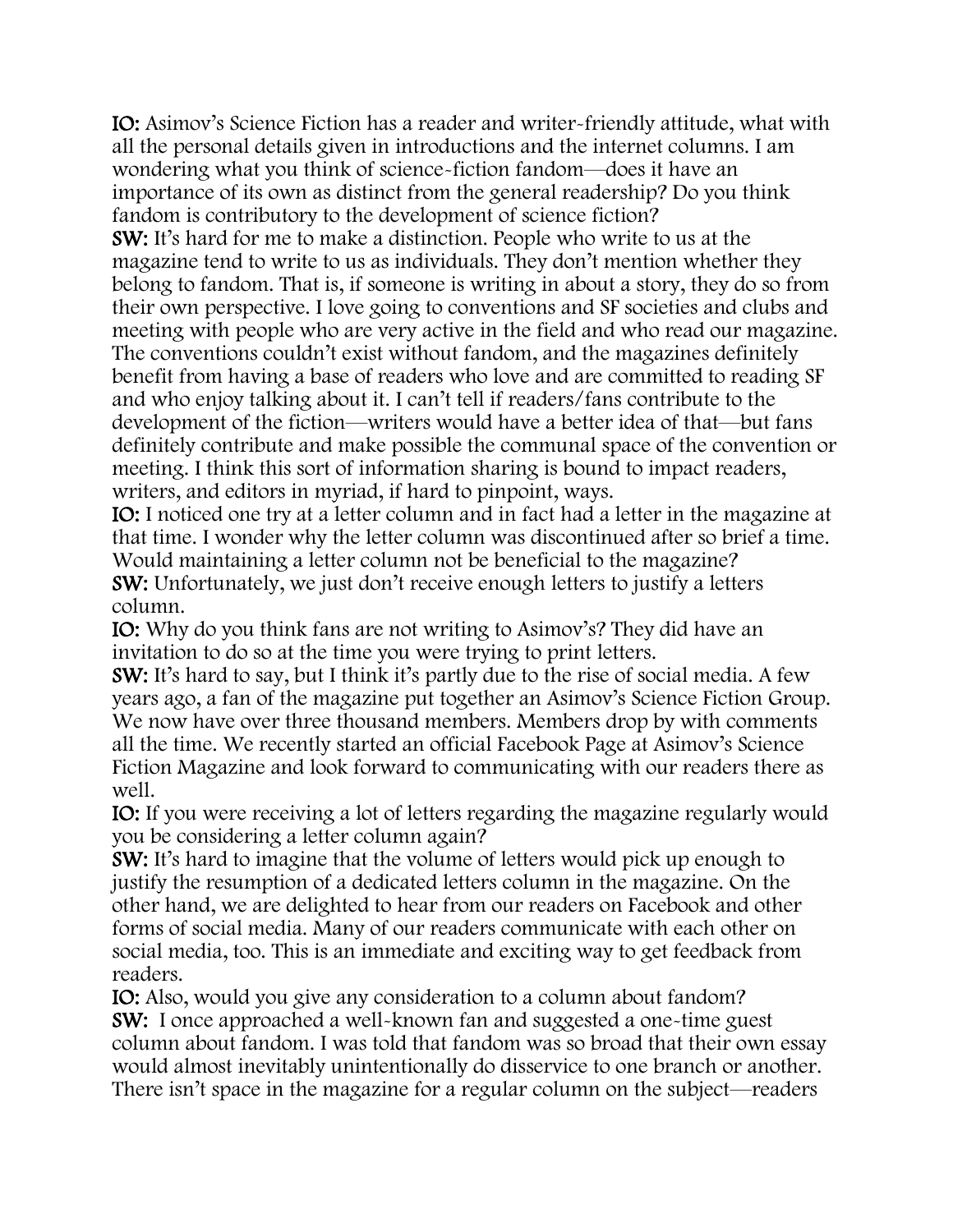want as much fiction as possible. I'd certainly be happy to consider a guest "thought experiment" on fandom. For my thought experiment column, I'm always open to pitches from authors on subjects that intersect with science fiction. Fandom, or something fan-related like SF conventions, certainly falls under that.

IO: Larry Shaw of Infinity thought a fan space was indispensable to a science fiction magazine, so there's a divided opinion on that matter. Do you think that most of the readership would begrudge a small fan space?

SW: Readers always seem to prefer fiction to nonfiction so I don't plan to expand our nonfiction, but I enjoy reading letters. Some have even inspired editorials and I always publish as many reader comments as I can fit in the annual column about our readers' awards.

IO: Do fanzine editors send you fanzines?

SW: Editors do not send me fanzines. Would enjoy perusing them.

IO: What do you think of the disappearance of the net forums? Do you have any additional information on why they disappeared?

SW: The forums disappeared for technical reasons. I don't know all the details, but I know we were no longer able to support the format. We're very happy with our interaction with readers on Facebook and in other forms of social media like twitter and Instagram.

IO: A lot of encouragement is given to writers in the magazine itself, and I'm supposing you must be maintaining correspondence with the writers in order to do the introductions. What ways do you have of relating to your writers outside of basic correspondence?

SW: Most communication is done through email. Authors provide their email addresses when they submit a story. I write to them directly via email when I'm accepting or asking for revisions. I also meet with authors at conventions and conferences. It's always fun when they come into New York City and I get to take them out to lunch.

IO: What contacts do you have with Analog, F&SF, and the less known SF magazines? What interactions exist with these editors? Do you have an information source showing goings-on in the magazine world?

SW: Trevor Quachri's Analog office is right next to mine so we chat all the time. I've recently been in email contact with Neil Clarke (Clarkesworld), Gordon Van Gelder and C.C. Finlay (F&SF), and Lynne Thomas (Uncanny). Neil Clarke and I plan to go out to dinner soon—he needs to give me my robot (purchased at last year's Nebulas and driven from Pittsburgh to New Jersey by Neil). Michael Damian Thomas (Uncanny) and I have been known to chat into the wee hours of the morning at various conventions. I've had terrific conversations with loads of other editors as well. I visit with lots of editors at conventions (in those rare free moments when we're not on panels or engaged with authors). There's no centralized information source that I know of other than what I see on Facebook. I don't go on twitter very often, but I'm sure there's lots of information there as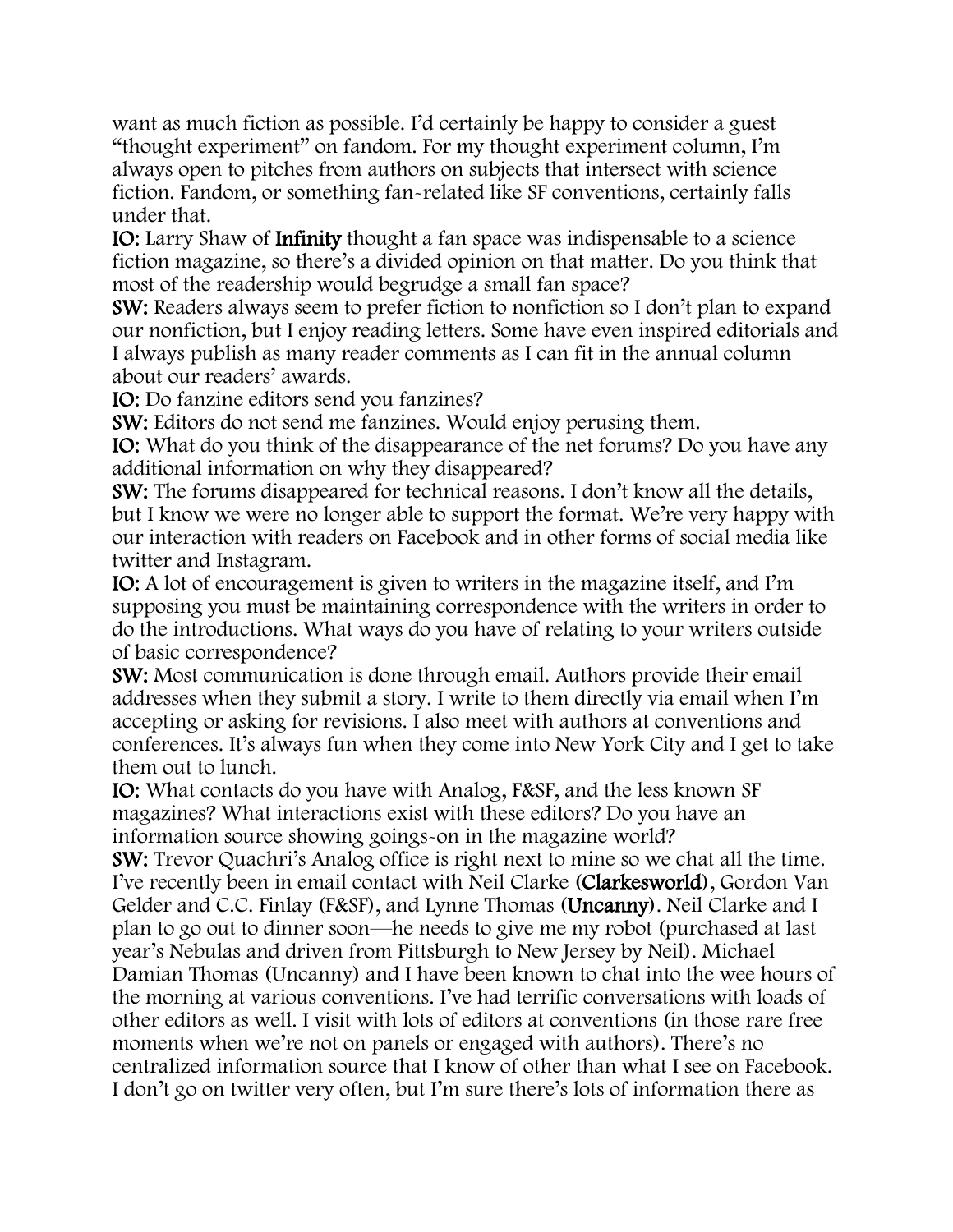#### well.

IO: That was a good anniversary year for the magazine, speaking from a reader's viewpoint. What visualizations do you have for the future of the magazine? Do you have anything additional you'd like to say to readers of the interview? SW: It was a lot of fun pulling the 40th Anniversary year together. Great to get new stories from people who'd been away for awhile like Connie Willis, Karen Joy Fowler, and Greg Egan. Had a lot of fun working on a series of stories with James Gunn.

 Cadwell Turnbull and Emily Taylor are a couple of new authors that we featured in the anniversary year. Hoping to publish more new authors this year. Already have a few in the wings.



#### UNSUNG HERO

Many a mile I've traveled while your secrets I've unraveled

But don't know what all of it's worth.

I don't want to heed you,

I don't know how to lead you

So I'll leave you in the pale blue North.  $-JT$ 

#### URANIA

Sweet autumn has arisen like a shade reanimated from the wooden house Of Thanatos to numb the tepid glade and bid me name Urania my spouse. The sable eyelid of the cosmos closes baring stars—bright neutrons in a brain Embedded in a mind which now reposes and submits to that obscure domain In which a particle becomes a wave in which a thought transforms into a shape, A shape that stirs in shadow by a grave. My root among the stars at which I gape, Restore to memory my native home, whereby, within my visions, I may roam. –John Polselli



#### **A SWIFTIE**

Tom Swift knew a little bit of joy when new vistas were aborning. He knew they were utopias one and all, and he'd visit them all that morning. For he knew the route, Hey! Over and Out! He flew over them in his Banshee He could near hear them shout, for he'd left them no doubt That in finding new realms he was handy.  $-JT$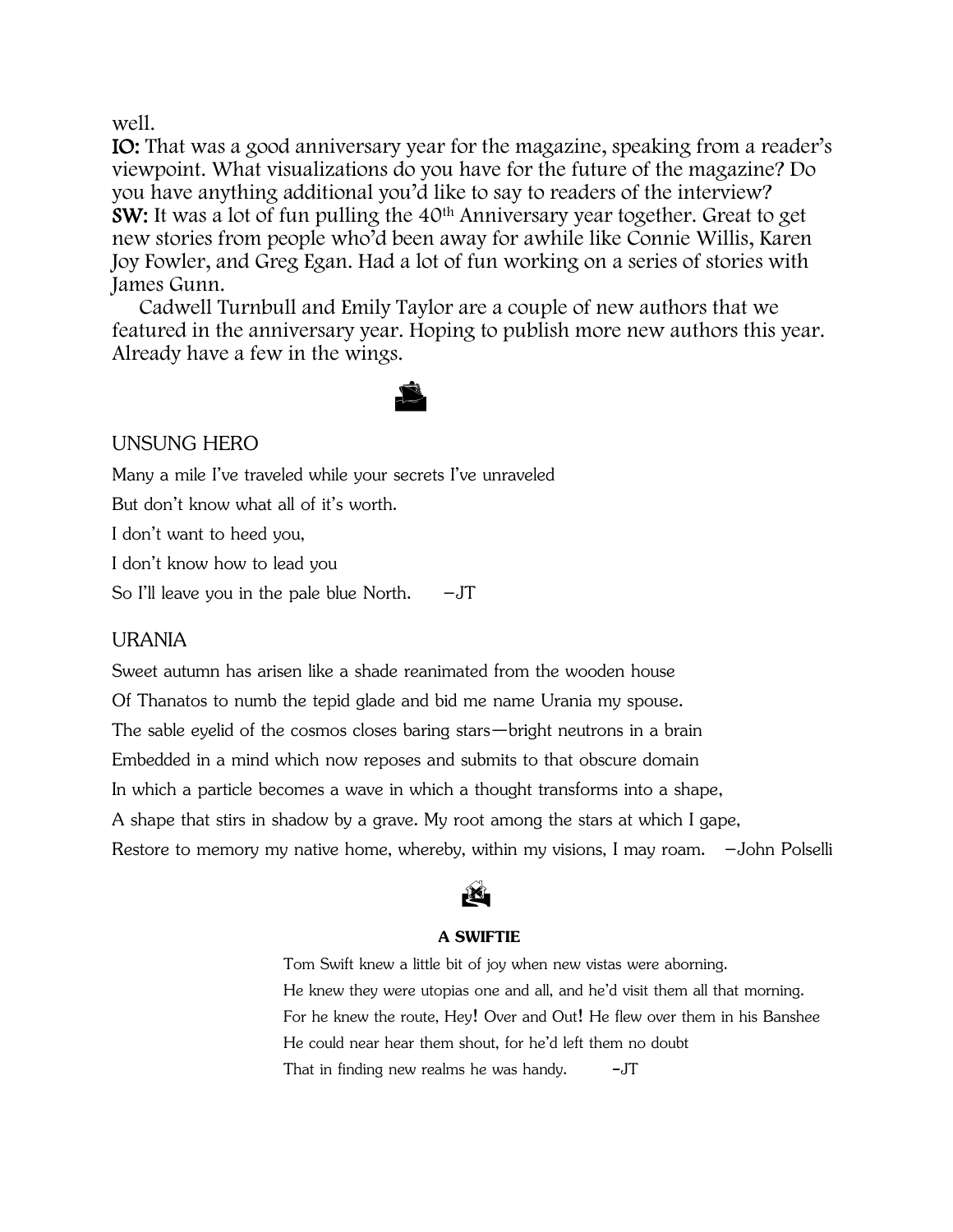## PUBLISHER interview



## STEVE DAVIDSON Developer of the resurrected AMAZING

**Steve Davidson is among the people who have put a representative AMAZING STORIES on the net and who are now conducting a project to put a paper Amazing on the news stands. In this issue we find out more about the magazine and see how the project is coming along.**

IO: Will the magazine, as projected, be distributed regularly and sold in magazine shops?

SD: This first question made me chuckle.

 So far as regular publication goes, yes. We're setting up the necessaries to be able to publish four issues per year to start. I had originally tried for six issues as there has previously been an Amazing Stories, Amazing Stories Annual, and Amazing Stories Quarterly and I thought it would be fun to be able to add "Amazing Stories Bi-Monthly" to that title mix, but our initial numbers didn't support that. On the other hand, I secured agreement from my partners that when we increase the schedule, we'll change the title.

 We are not planning, initially, on store and shop distribution. We think we have a better model for getting there that required a few other steps first. IO: What is the "jumpstart" you're giving to the magazine?

SD: I'm not sure what you mean here.

IO: I meant "kickstart" but I think I'll answer that question by quoting from the information bulletin you sent me:

 **GREETINGS, FELLOW FANS!** The launch of the Amazing Stories Kickstarter Project will be under way in one week! On March 1st, 2018, we'll be asking for your support as we bring Amazing Stories, the world's first science fiction magazine, back into print. We'll be raising funds for the purchase of content (fiction, non-fiction and art), printing, promotion and to support staff efforts. Our first issue of Amazing Stories Quarterly will make its debut at Worldcon 76 in San Jose, and will be available shortly thereafter in both electronic and print editions. But right now we're asking for your help in publicizing this project, and here's what you can do: Spread the word among family, friends, co-workers and fellow fans. If they are interested, you can send them to the site, where they'll be able to see for themselves the articles and fiction we've been publishing for the past five years. If you are inclined to be an early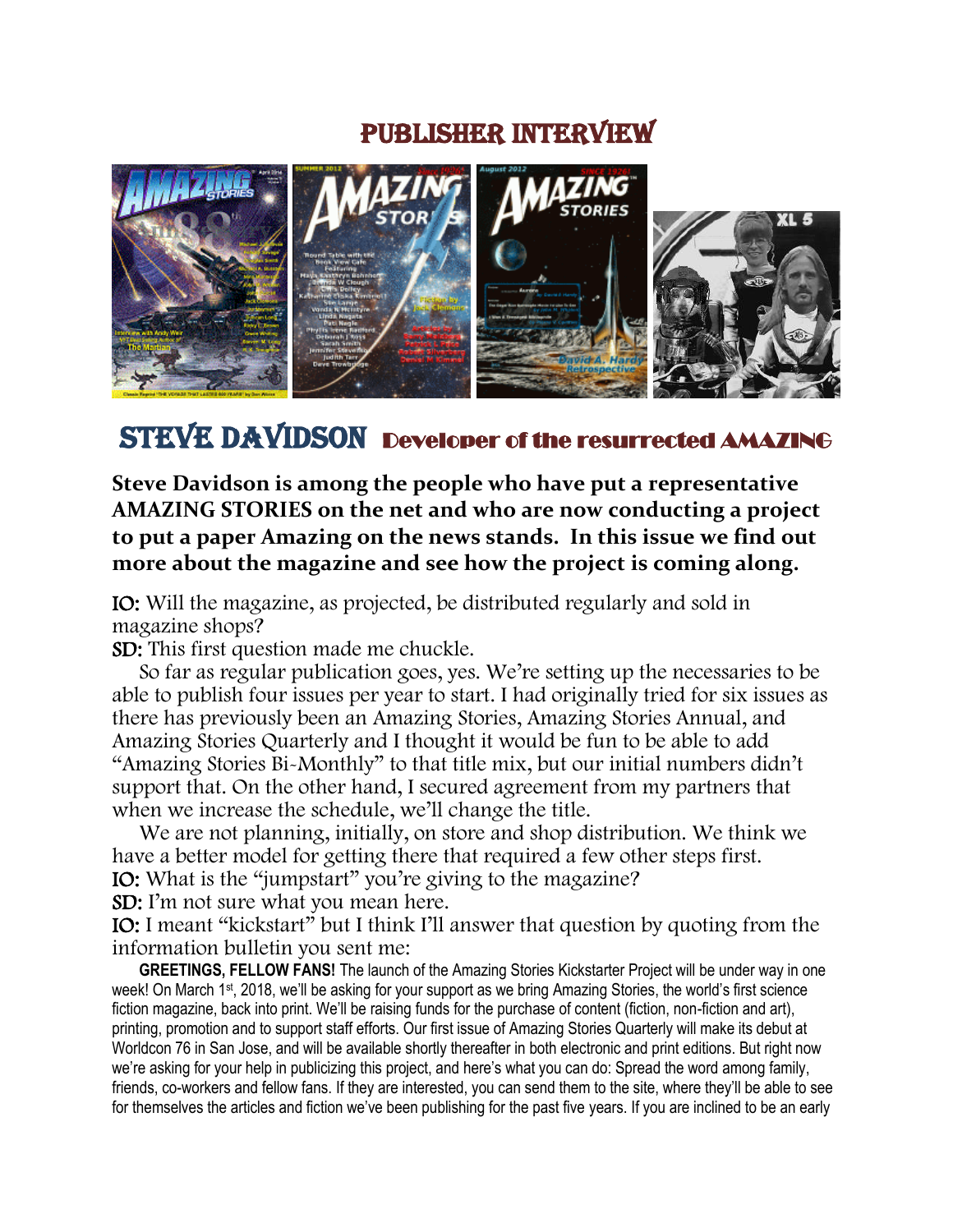supporter—thank you! Successful Kickstarter Campaigns often begin with a flurry of early contributions. Participation within the first 48 hours is key. (If you are planning to participate early, please let us know by email.) If you have a blog or website, please consider adding a link or a post about the Kickstarter. Visit the site if you haven't in a while. Potential contributors may visit the site and a bump in traffic can't hurt our cause. And wish us luck!—Steve Davidson, Owner/Publisher Amazing Stories/The Experimenter Publishing Company. Our mailing address is Experimenter Publishing Company, PO Box 1068, Hillsboro, New Hampshire 03281.

IO: How would you describe the project to date and what will you be going on to do in the course of this?

SD: I've largely stepped back; the team has given me some tasks that I've almost completed, but they're running the show. Right now we're on the verge of launch. As the Kickstarter goes on, I'll be finding additional ways to promote it. IO: What potential setbacks might you be experiencing?

SD: Mostly things of a personal nature, complicated by being underfunded. IO: Give us some reasons for optimism regarding the success of this project. SD: Your question sounds skeptical, and I understand that.

 First, I can absolutely assure you that even if there were some reason that caused the cessation of the magazine itself, the website, maintaining the name and all of the future possibilities that entails, will not ever go away. I committed myself to seeing that the name never went into hiatus again and the costs of maintaining the website are as minimal as they can possibly be.

 Second, I believe it will be successful because of the genuine love for the magazine that exists within the SF community. Note that I am not talking necessarily about the version of the magazine that I've brought into being, I'm talking about the concept: the World's First Science Fiction Magazine! Gernsback, the father of science fiction. Those fantastic Frank R. Paul illustrations, the authors who were first exposed to readers from within its pages, the fans who got their start in its letter columns.

 There is not a single author I have talked to or exchanged notes with in the field who has not expressed some desire and interest to have a story published "in Amazing"; it's almost as if it's a credential desired by anyone writing in the field.

 You can't beat the name, either. Check out the current crop of television advertising—the word "amazing" gets a lot of play.

 But to be more realistic: there are several magazines in the field that are successful following a successful "kickstarter", so there is reason to hope. We've got a good team who have demonstrated over the past five years that they are dedicated to this project in a passionate way. Our preliminary promotion has revealed a great degree of positivity, and no small number of people pledging to support us (as well as asking for subscriptions NOW, NOW, NOW).

I've received only a small amount of skepticism and a lot of positive support.

 And, for those who have their criticisms of me and how I have handled the website up until now, I'll share this. My wife's gift to me was to make me realize that I needed to step back from the magazine and give others the freedom to do things that I might not be willing to do, or can't do as well as they can. I'd like to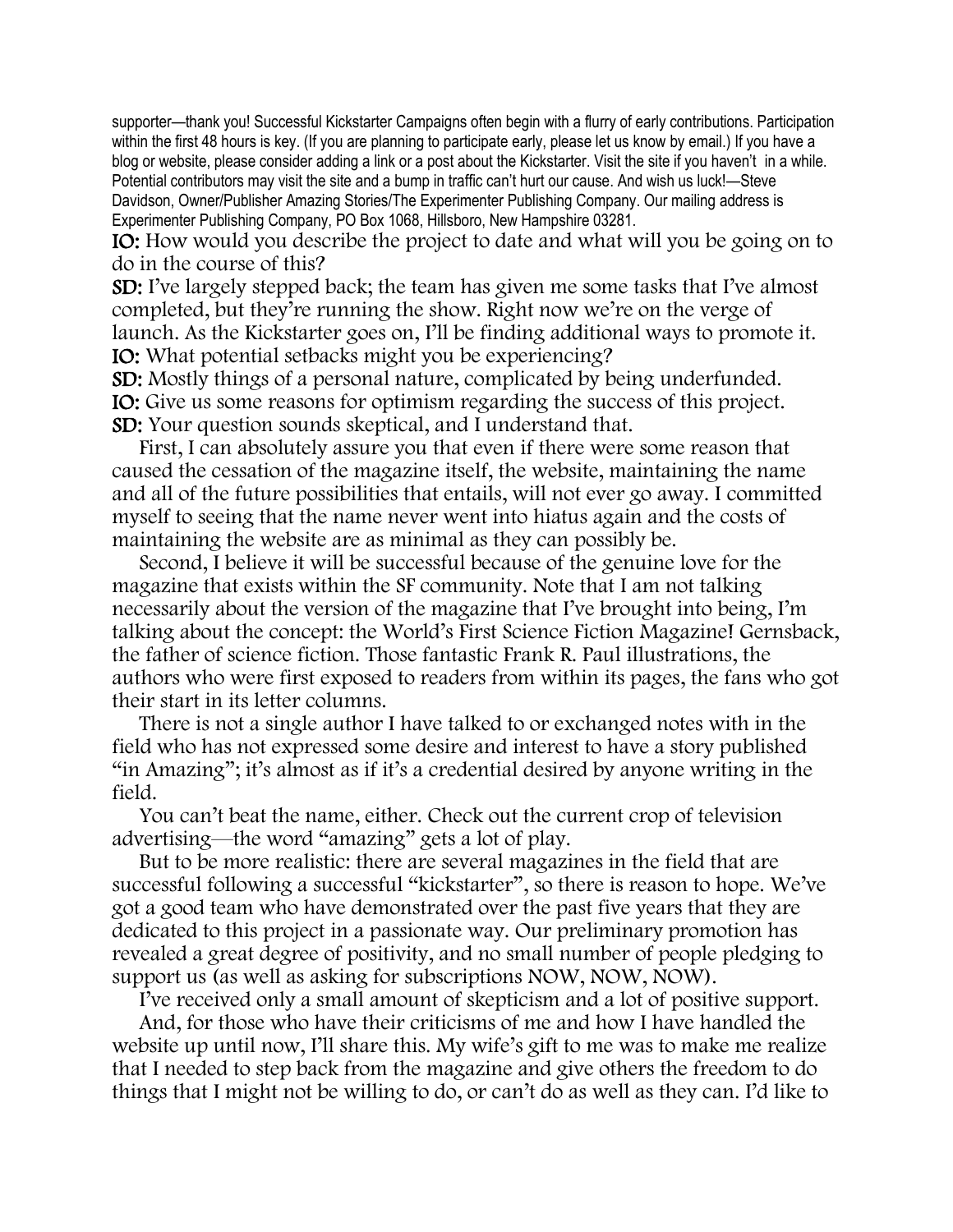believe that I can select good stories and edit them successfully, but there are others more in tune with the current state of the field than I; I have my ideas of what a magazine ought to look like, but there are others with more experience (and probably better taste) than I. My role is to pick good talent and support them.

 In taking that step back, I feel that the project has the best chance of succeeding to become not only what Amazing Stories ought to be, but also one of the things that our genre needs at this place and time. Regardless of tastes in stories or artwork or the other elements of a magazine, the team here completely converges on a single concept: science fiction must once again become a genre that engenders positive thoughts about the future. I'm personally a big fan of post-apocalyptic horror shows; I view many of them as nothing more than a desire to bring the whole mess we live in now down so that we can start anew, but instead of focusing on the places that we don't want to be, this genre really needs to start refocusing on showing us the places we ought to be going. Not post-apocalyptic, but post-post-apocalyptic. Tearing down is all well and good, but you should have a plan for building up before you start wrecking things.

 Right now, for better or worse, we're living in the world(s) envisioned by the classic era of science fiction. Much of that world would not exist had it not been for the vision of those classic era authors. It makes me shiver to think of the kind of world we are heading for in the future that will be based on the visions of the current era we inhabit. The only way to prevent that from happening is to substitute different visions.

IO: An inspiring note, a goal of improvement in modern science fiction. I'd like to know the names of the others involved in the project, are they releasable at this time?

SD: Yes, though I have to stay mum at this moment on the contributors to the issue—we're going to use those reveals to help bump the kickstarter.

 There's Kermit Woodall, who has been the webmaster for Amazing since its inception. Kermit was introduced to me by the late, great Bud Webster, a mutual fan friend. (Bud was an authority on the SF anthology.) Kermit has also succeeded to the position of Art Director for the magazine. There's Ira Nayman, our editor. Ira is an award-winning author who stepped up to edit our dailies on Amazing when we had problems. There's Tanya Tynjala, another award-winning author and our Spanish Language editor, who has not only brought us some great contributors from the Latin SF world, but also keeps us informed on happenings in Finland. There's Ricky L. Brown, our reviews editor; Ricky is an English Lit guy with a background in critique; Jack Clemons, a real, bona fide NASA rocket scientist who will be handling our science column, and Steve Fahnestalk, a long-time fan and fanzine guy, who I actually corresponded with back in the 70s (letter cols) who will be doing our movie reviews. And most everyone else who has been a contributor to Amazing over the years. IO: Do you take suggestions regarding this project? I'd like to make a suggestion,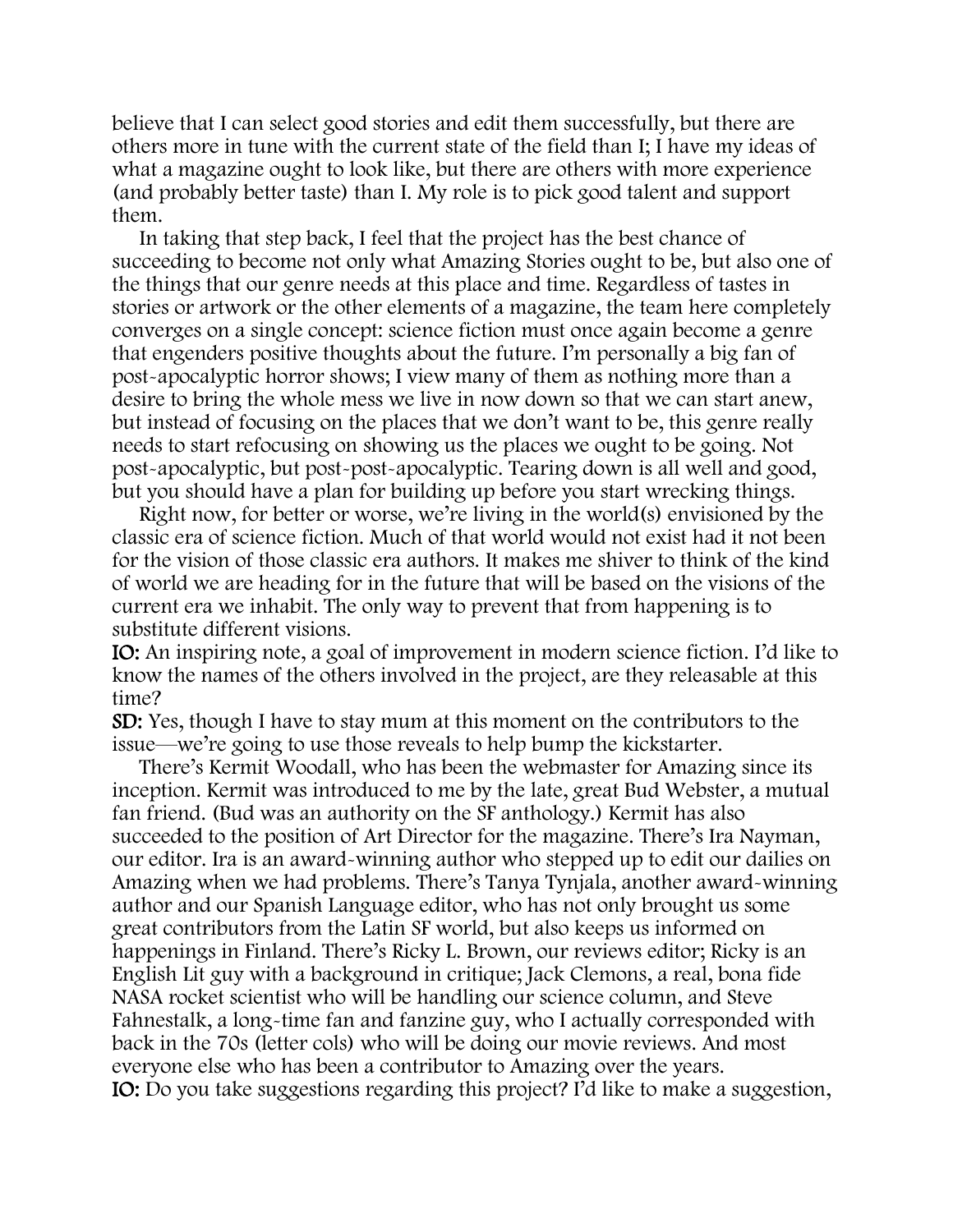and that's to try to get support from Hollywood motion picture producers who have made science fiction movies. They have plenty of money, and might be interested in supporting a source for the movies they have made.

SD: Yes, of course we take suggestions! I've always believed very strongly that the SF community thrives because of a well-established system of the free exchange of ideas. It's nothing more than an extension of what Gernsback set up when he began everything. With his radio magazines (print radio magazines for young'uns who may think "radio magazines" is another name for podcasts) he had started a membership organization that helped promote the magazines, inspired contributors, and he started the same thing with fans of Amazing in the letter columns. The community surrounding Science Fiction is what makes it a "thing". Without two-way communication between fans and publications, fans and authors, fans and artists, Amazing stories would not be part of the community. I'll be passing your suggestion on to the team.

IO: Did you have contact with the people connected with Amazing about doing this magazine? Has there been any passing along of the magazine? SD: The people who are doing the online magazine are the same people who are doing the kickstarter.

IO: Did you have a lot of feedback about the net magazine?

SD: Yes, I have. I've been thanked for "saving" the name. I originally registered it because I didn't want it to become a tool for promoting things not Science Fiction. My wife and I figured that at the very least, we could license or sell it to someone we'd vetted as having the best interests of science fiction at heart in order to recover our investment. I've been told, on numerous occasions, that the website is quite impressive (thank you), but the thing that I am most proud of is being told that it typically features high quality content.

IO: Anything you would like to add about the project?

SD: Yes! Check us out, ask your questions if you have any and then, if we've shown you a future you're interested in, please consider contributing.

IO: Thanks, Steve! This concludes the interview; as I say, it ought to get you a lot of additional interest.

 $\textcircled{\footnotesize{1}}$ 

#### **An Earnest**

Many a mile I've traveled while your secrets I've unraveled But I don't know what all of it is worth.

I don't want to heed you,

I don't know how to lead you,

So I'll leave you in the pale blue North. –JT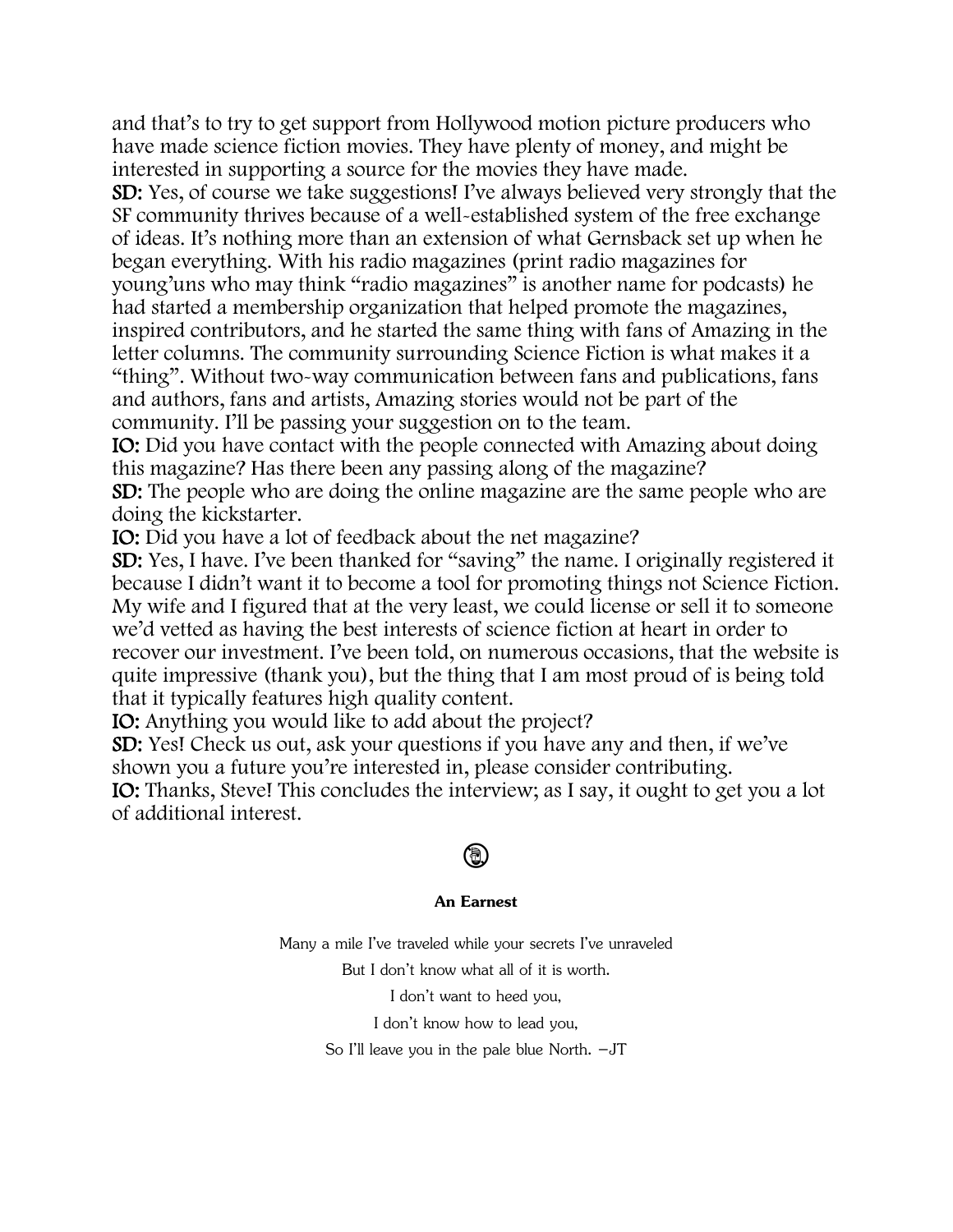## BEHIND THE SCENES by Jeffrey Redmond



## Are UFOs Really Real?

 Last year was so filled with news that one outstanding report in the final days of 2017 seemed almost routine. For years an intelligence official in the Pentagon was running a secret program to investigate reports of unidentified flying objects.

 In 2004 an oval object played a game of aeronautical hide and seek off southern California with two Navy fighter jets from the aircraft carrier Nimitz. The object then zoomed away at a speed so otherworldly that it left one of the Navy pilots later saying he felt "pretty weirded out". You may too if you watch the video of the encounter that the Department of Defense has made public.

 In considering these reports, this seemed to vindicate all those reasonable people who were dismissed and ridiculed over the years because they believed that something or other was actually out there.

 There are well-known U.F.O. researchers, such as J. Allen Hynek, Donald Keyhoe, and Stanton Friedman. There are the latest newsletters from an organization called the National Investigations Committee on Aerial Phenomena (NICAP). They remained resolute, even when many others gave up the cause. An Air Force-funded report in 1969 concluded that further study of U.F.O.s was unlikely to be of much scientific value, leading to the termination of the official Air Force program investigating the subject.

To the likes of Gene Barry, this report was merely part of the cover-up.

 He was no astronomer or physicist, just a working man who endured the anonymous drudgery of a daily commute, who at night often felt connected to something larger than himself, larger than all of us. While his neighbors focused on the fortunes of the New York Jets, he was contemplating whether the "wheel in the middle of a wheel" mentioned in the Book of Ezekiel referred to a flying object of some kind.

 A decade passed, and then came the report of a secret Pentagon program with the delightful name of the Advanced Aerospace Threat Identification Program (AATIP).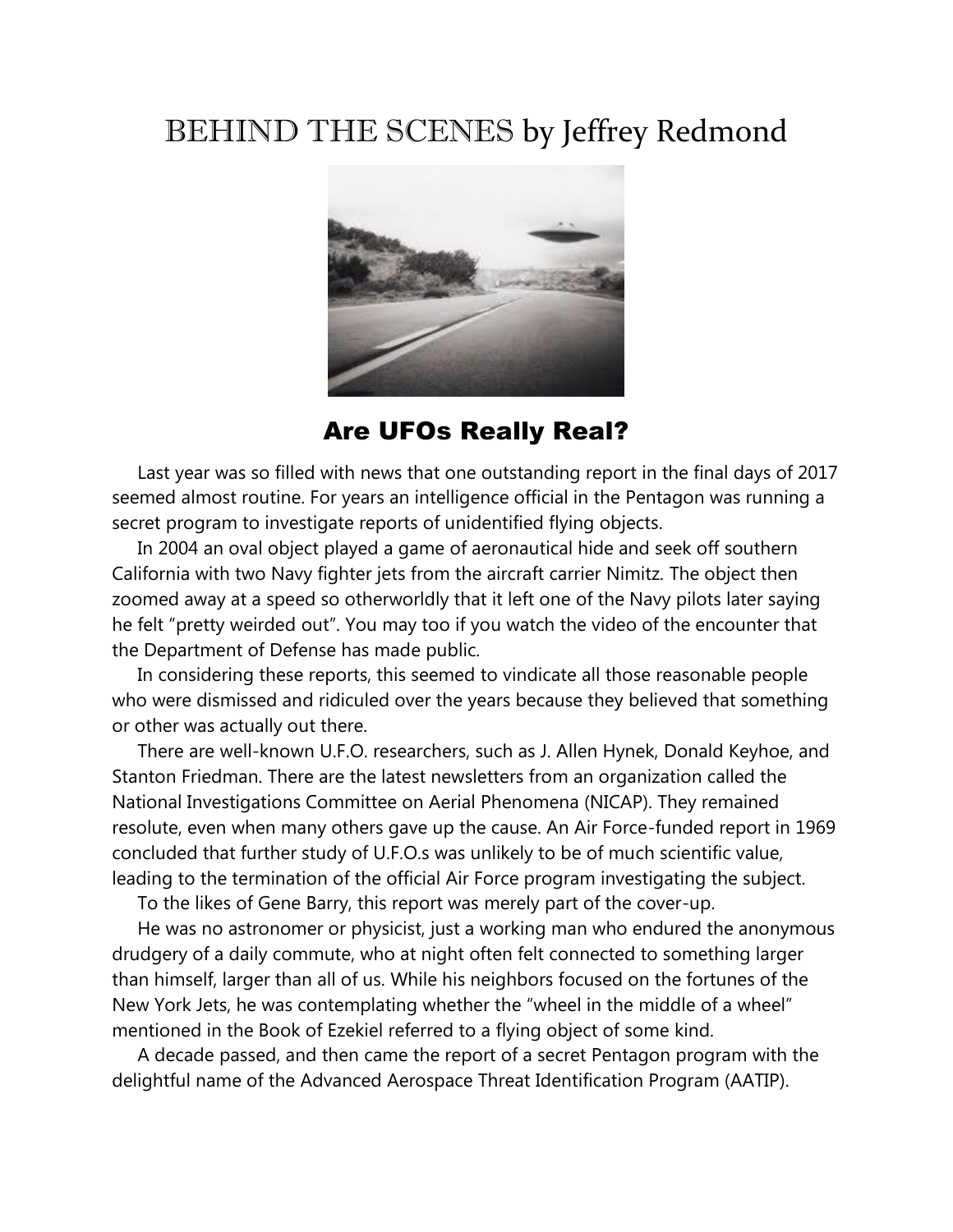Funded by the government between 2007 and 2012, the program investigated aerial threats that included "unidentified aerial phenomena", or U.A.P.s, which is just a lesspolarizing way of saying U.F.O.s.

 To hardened veterans of the U.F.O. wars, the news of the government program was less surprising than it was validating. And the video of the encounter between Navy fighter jets and an unidentified object moving at an extraordinary velocity provided a helpful visual to the cause of those U.F.O. groups with long acronyms.

 "Very interesting, very interesting," said Fran Ridge, the archivist of the research accumulated by NICAP.

 "But the very first thing that entered my mind was: Why now? Is this a distraction? Is this something to get the people's attention off politics?"

 "Finally, the kimono is being opened a little," said Jan Harden, the director of MUFON. "Personally, I don't need verification from the government. But for the mass public, it's important to know that there is advanced technology in our skies."

 The news of the Pentagon's program received a stunning amount of attention that included the usual dismissive commentary.



## Science Fiction and Fantasy Movies

 There's an infamous quote: "Success has many fathers. But failure is an orphan." This certainly applies to all Hollywood films, and especially to the Science Fiction and Fantasy ones. There have certainly been great successes, as well as terrible failures, in these genres.

 The most successful so far is James Cameron's 2009 epic sci fi adventure, AVATAR. It cost \$237 million to make, and made \$2.8 billion at the box office. There's story, action, suspense, better dialogue, and Peter Jackson's Weta Digital special effects making it visually unique. Four sequels are currently in simultaneous production.

 The 2002 dystopian sci fi movie EQUILIBRIUM cost twenty million to make, but only made six million at the box office. Starring Christian Bale, Emily Watson, and Taye Diggs, it was filmed in Berlin, and used several old Nazi buildings for the effects of a totalitarian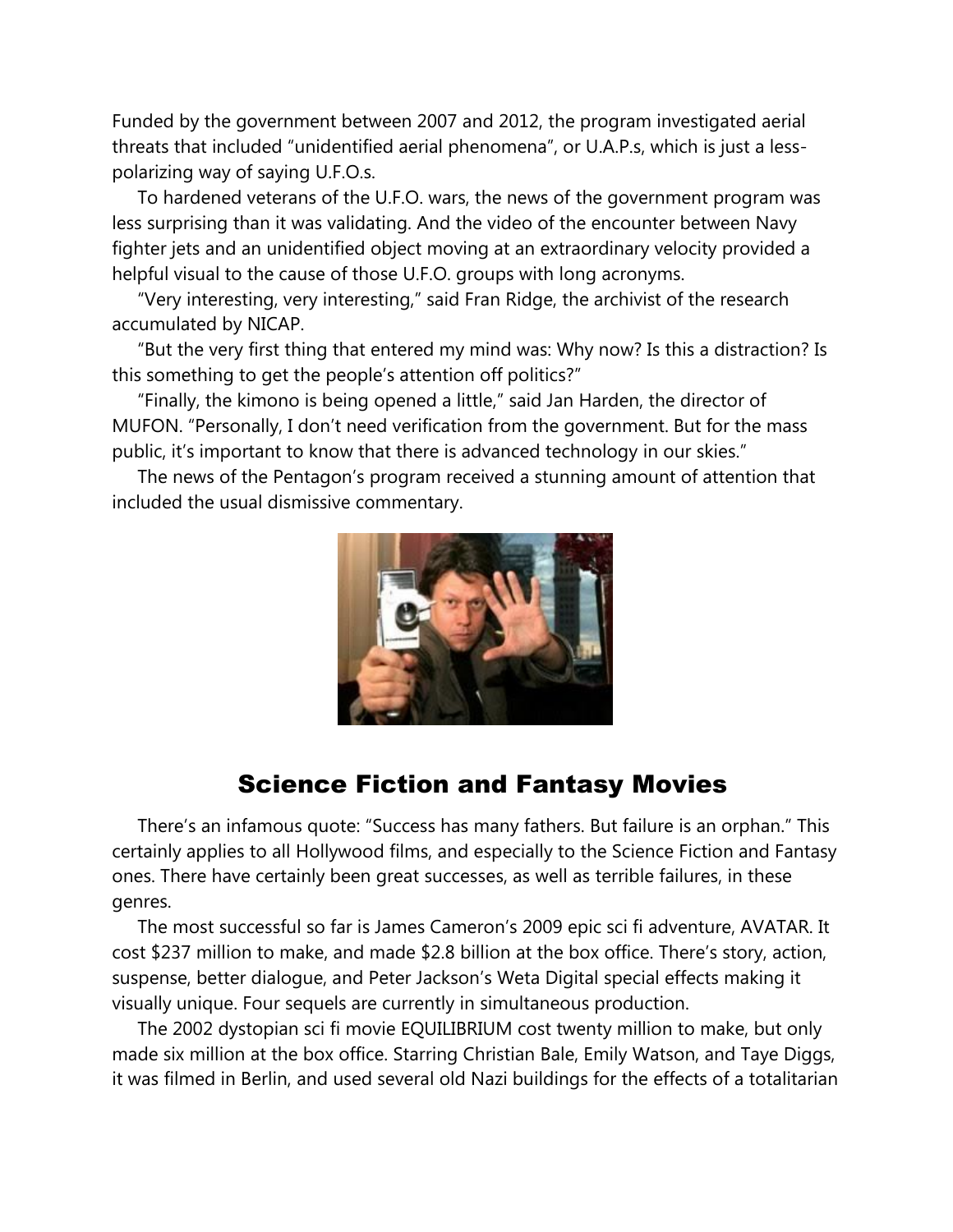system. It had good stunts and special effects, with Bale slaughtering countless numbers of bad guys throughout. Yet there was not enough story, dialogue, relationships, or interest for audiences. So it flopped.

 As in all other things, everyone involved will try to take credit for any success, while all failures see vehement blame, excuses, denials, and finger pointing. Many Hollywood films have had their share of problems, and quite often the clashes of monumental egos are never overcome.

 There's another quote about Science Fiction cinema, about a longstanding problem: Good ideas abound, but great ones are in short supply. And most of the good ones have already been used. The ingredients usually are another planet, space aliens, a futuristic time, travelers from Earth, robots, androids, time travel, space ships, and attractive humanoid females.

 But three basic ingredients seem to be present in most successful sci fi movies: (1) Technology, (2) Engaging Story, and (3) Character Development. This means a good script, a competent director, and enough special effects. Films need to have wide audience appeal in initial theatrical release, and especially for teenagers too young to legally drink in alcohol-serving establishments.

 So there have been some remarkable movie successes: The BACK TO THE FUTURE trilogy made a \$385 million profit. It stars Michael J. Fox (from Canada) and Christopher Lloyd. With time travel, suspense, good dialogue, and a well-entertaining storyline, the special effects made them all perfect.

 George Lucas's STAR WARS films have the myths of the Jedi Knights and The Force. There's complex relationships such as between a female of the nobility and a rogue. Along with special effects, there's cute aliens and robots, and the triumph of good over evil. Joseph Campbell identified these Great Quest elements as fundamental to all epic adventures in Western Civilization.

 STAR WARS movies have earned \$2.6 billion in profits, and will continue making even more.

 The post-apocalyptic WALKING DEAD television series has survivalism, dangerous zombies, and two or three-dimensional portrayals of the story characters. Humans learn, grow, and develop throughout the story, as they struggle to escape from the everpresent undead. Each episode costs \$326,000 to make, and earns eleven million from advertisers. More than a hundred episodes have been made so far.

Conversely, there have also been science fiction film failures:

 John Boorman's post-apocalyptic ZARDOZ (1974) cost \$1.5 million, but only earned \$1.8 million. It was filmed in Ireland, and stars Sean Connery (from Scotland), doing most of his own stunts at age 44. But the story is confusing, and the script mediocre. Perhaps a better director could have achieved more with it.

Walt Disney's JOHN CARTER (2012) cost \$307 million to make, and only earned \$284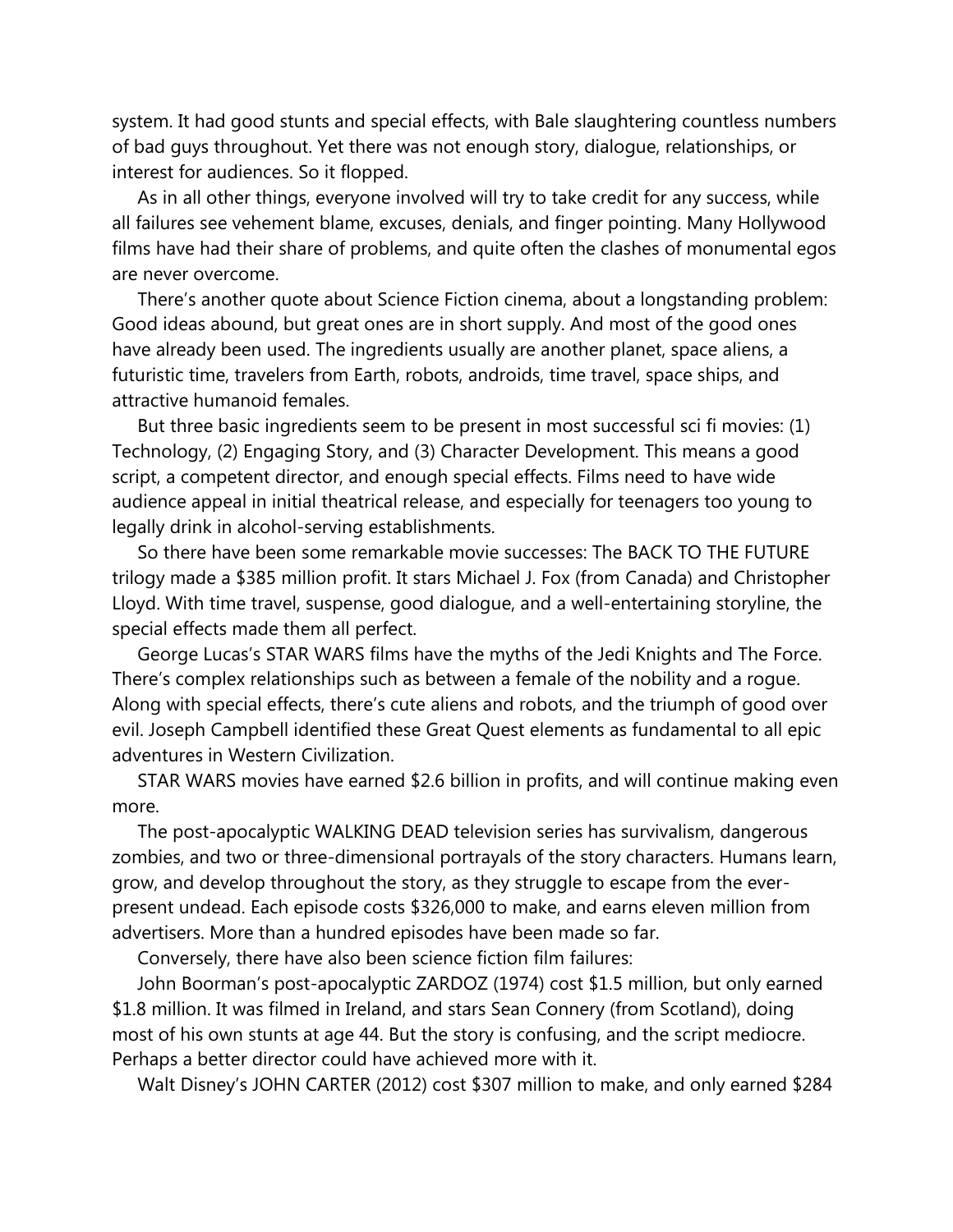million. It's more of a Western than Science Fiction, and not enough like the original Edgar Rice Burroughs story. The Disney company refused to allow reviews, and interfered with the production and development. The sound track includes songs from rock bands of forty years ago, which are not that appealing to teenagers today. Plans for a sequel were cancelled.

 BATTLEFIELD EARTH (2000) starring John Travolta cost \$73 million, but only made \$30 million. It was from a story by L. Ron Hubbard and the Church of Scientology, about futuristic space aliens ruling over our planet. It was immediately involved in various lawsuits, and plans for sequels were quickly cancelled. The producers overstated the film's budget by \$31 million, and apparently pocketed the difference.

 There will continue to be science fiction genre films, and they will be as good or bad as before. Among the ironies of Hollywood productions are that big name stars don't always make for successful movies. And no name actors can appear in highly profitable ones. Audiences are receptive to quality, and not just quantity, in their entertainment.

 Movies with a point, a good story, and even a moral lesson will be successes. Films that are entertaining and educational will have more appeal to viewers. Special effects can enhance productions, but scripts with better dialogue than mere shouting and obscenities provide for more positive public reactions. Actors doing more than killing space aliens, and actresses having more to do than losing their costumes, do make for better features. And the Science Fiction genre can certainly lead the way in this.

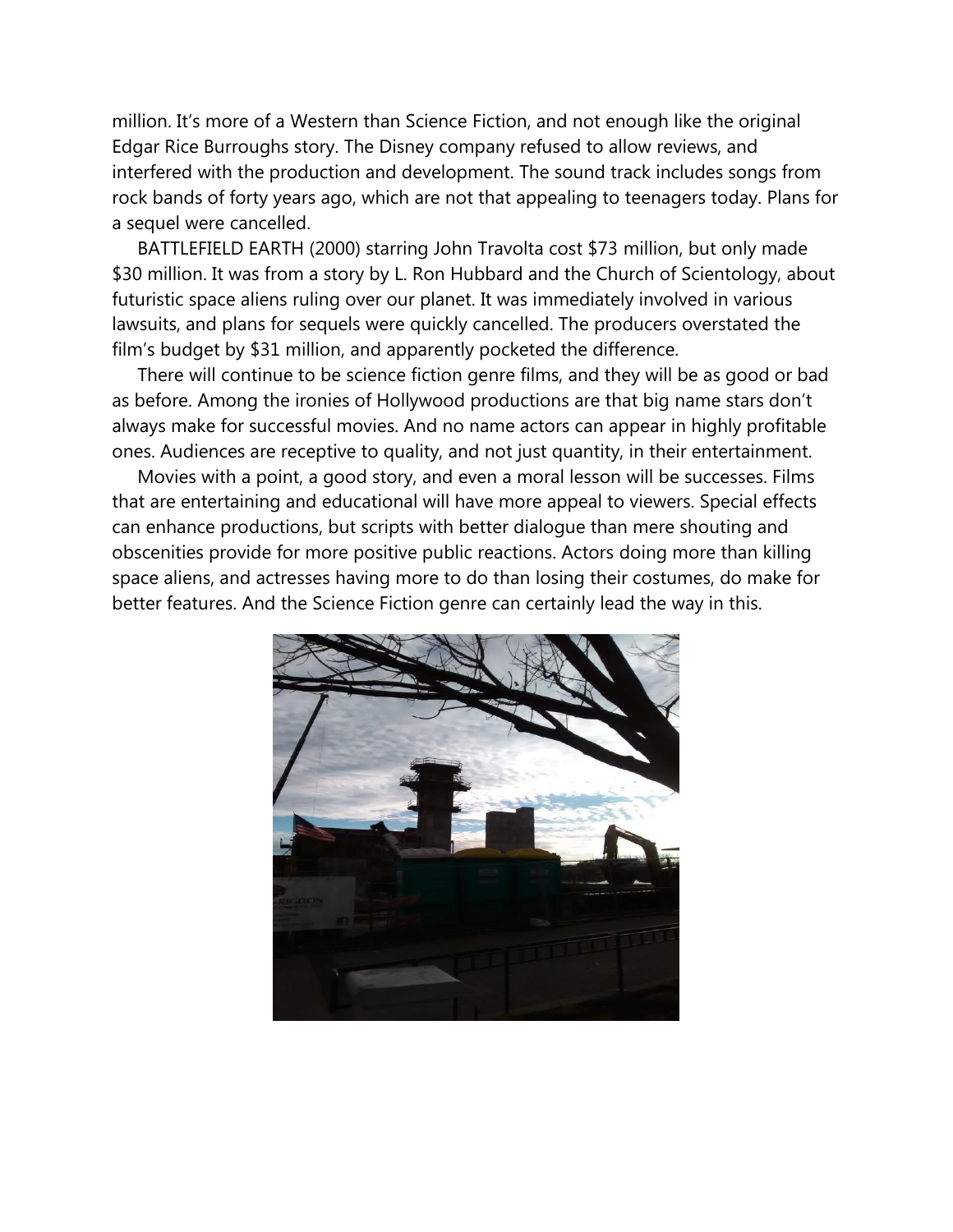## **LETTERS**



Here is a communication belated by having gotten lost in the rush last issue:

DAVE CREEK: Here's an update since you conducted that interview with me:

 Rather than waiting to premiere CHANDA'S AWAKENING at Imaginarium, Hydra has already released it. Certainly I'll be promoting it at Imaginarium, and before that at SFWA's Nebula Awards Weekend in Pittsburgh in May.

 As for MARS ABIDES, it's also been released now, and I'm proud of having obtained the rights to use a Chesley Bonestell painting for its cover. Very striking! Your readers can find my books on my Amazon page, [www.amazon.com/author/davecreek](http://www.amazon.com/author/davecreek) .

Also, this update: my email address is no longer davedana $(\hat{a})$ aye .net. That address is now defunct. Please use the  $dave(\omega)$ davecreek.com address.

Thanks again for the reviews!

A brief one from another person having been interviewed:

## DAN HATCH: The interview looks great.

 Dan, I really appreciate that. I'm hoping when I do an interview that it will turn out to be satisfactory to the person being interviewed, and it's very nice indeed to receive a verification that the interview meets the standards of the person interviewed.

We're getting the liveliest writers in our interviews, people who have done something unconventional in their writing, and who seem on the spot.

**Interviews this issue.** Sheila Williams has a Facebook page and is on the Asimov's Facebook page. Write [asimovssf@asimovs.com](mailto:asimovssf@asimovs.com) with letters about the magazine. She does not accept story submissions at this address. Steve Davidson's email is [steve.davidson@tds.net](mailto:steve.davidson@tds.net).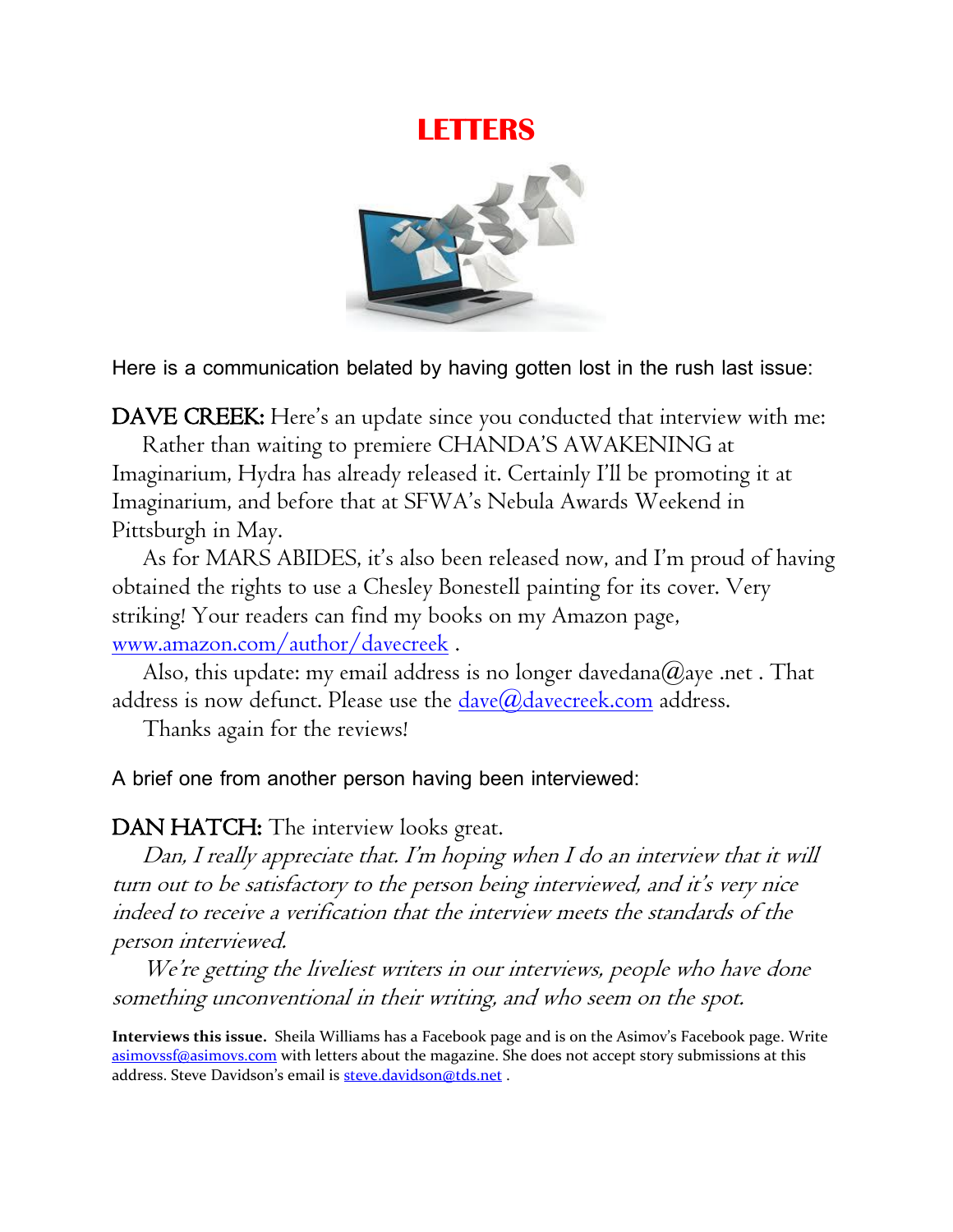